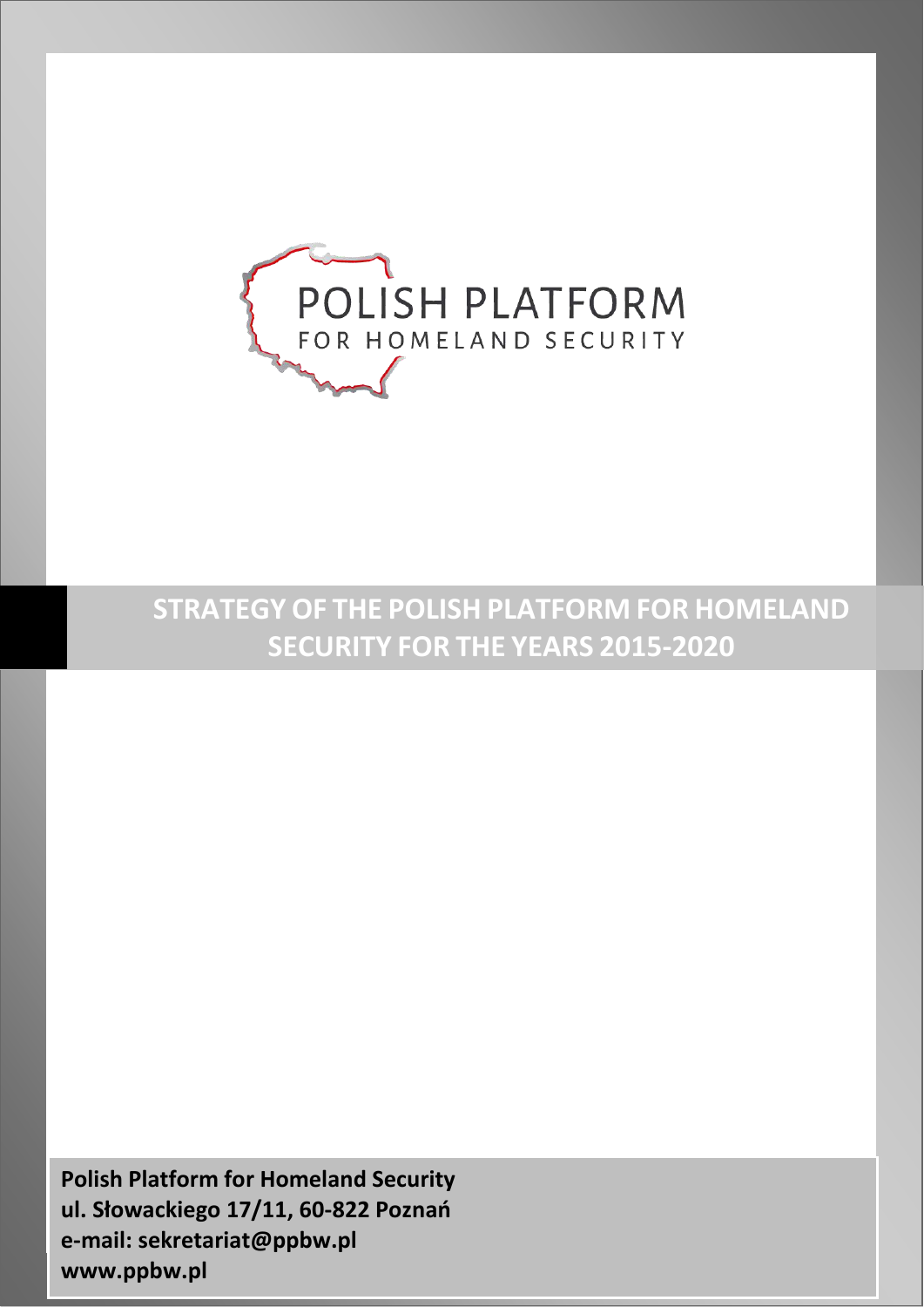### **CONTENTS**

| I.  |                                                                                                  |                                                                                                     |  |  |  |
|-----|--------------------------------------------------------------------------------------------------|-----------------------------------------------------------------------------------------------------|--|--|--|
| П.  |                                                                                                  | THE MISSION OF THE POLISH PLATFORM FOR HOMELAND SECURITY  6                                         |  |  |  |
| Ш.  |                                                                                                  |                                                                                                     |  |  |  |
| IV. |                                                                                                  |                                                                                                     |  |  |  |
|     |                                                                                                  | Objective 1: To develop technologies and legal and organizational solutions in the area of          |  |  |  |
|     |                                                                                                  |                                                                                                     |  |  |  |
|     | Measure 1.1. Ongoing effective analysis and diagnosis of needs of agencies responsible for       |                                                                                                     |  |  |  |
|     | internal security and administration of justice in the context of observed social challenges.  8 |                                                                                                     |  |  |  |
|     | 1.1.1.                                                                                           |                                                                                                     |  |  |  |
|     | 1.1.2.                                                                                           |                                                                                                     |  |  |  |
|     | 1.1.3.                                                                                           | Individual consultations and work with experts in the area of internal security.  8                 |  |  |  |
|     | 1.1.4.                                                                                           | Participation of representatives of the PPBW in advisory and opinion-forming bodies8                |  |  |  |
|     | 1.1.5.                                                                                           | Analyzing the needs of agencies and institutions with regard to the expected directions of          |  |  |  |
|     |                                                                                                  |                                                                                                     |  |  |  |
|     |                                                                                                  | Measure 1.2. Participation in research and development work in the area of internal                 |  |  |  |
|     |                                                                                                  |                                                                                                     |  |  |  |
|     | 1.2.1.                                                                                           | Monitoring of available sources to finance R&D activities aimed to enhance security 9               |  |  |  |
|     | 1.2.2.                                                                                           | Membership in consortia performing R&D activities in the area of security                           |  |  |  |
|     | 1.2.3.                                                                                           | Support of participation of the scientific entities who are members of the PPBW in                  |  |  |  |
|     |                                                                                                  | scientific-industrial consortia, preparation of application, and performance of R&D projects in the |  |  |  |
|     |                                                                                                  | area of security by: informing about ongoing competitions; supporting communication with            |  |  |  |
|     |                                                                                                  | representatives of final users; sharing organizational and technical experience of the PPBW in the  |  |  |  |
|     |                                                                                                  |                                                                                                     |  |  |  |
|     |                                                                                                  | Measure 1.3.Supporting the process of implementation of the results of research and                 |  |  |  |
|     |                                                                                                  | development works in agencies and institutions responsible for internal security and in the         |  |  |  |
|     |                                                                                                  |                                                                                                     |  |  |  |
|     | 1.3.1.                                                                                           | Elaboration of a concept of implementation of R&D project results at the stage of                   |  |  |  |
|     |                                                                                                  |                                                                                                     |  |  |  |
|     | 1.3.2.                                                                                           | Initiation of and involvement in actions aimed to regulate the issue of intellectual property       |  |  |  |
|     |                                                                                                  |                                                                                                     |  |  |  |
|     | 1.3.3.                                                                                           | Elaboration of a concept of maintenance of results of projects after the completion of the          |  |  |  |
|     |                                                                                                  |                                                                                                     |  |  |  |
|     | 1.3.4.                                                                                           |                                                                                                     |  |  |  |
|     |                                                                                                  |                                                                                                     |  |  |  |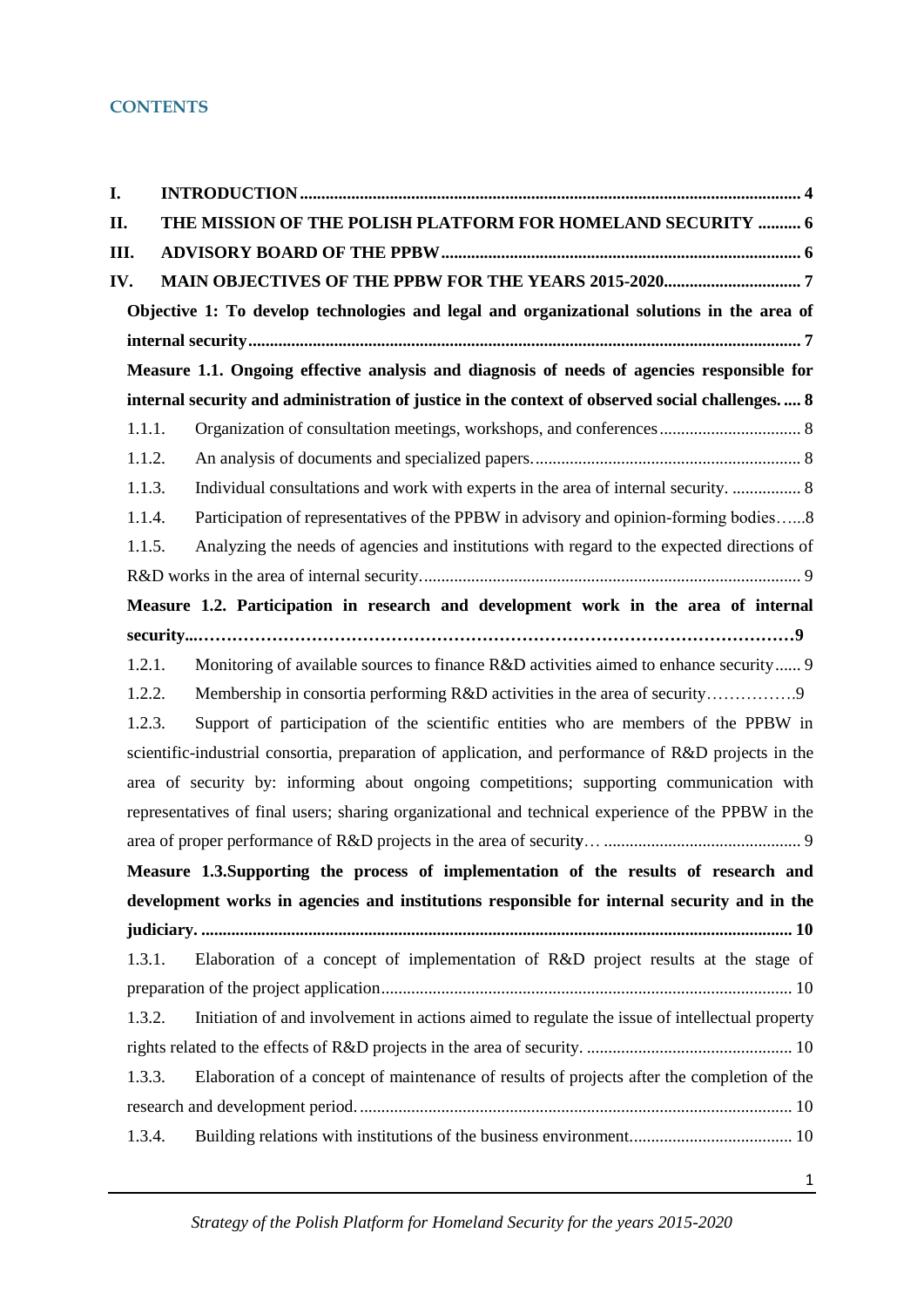| Objective 2: Education of the public on matters related to broadly defined security, with             |  |  |  |  |
|-------------------------------------------------------------------------------------------------------|--|--|--|--|
|                                                                                                       |  |  |  |  |
| Measure 2.1.Supporting public initiatives aimed to strengthen defense capabilities 12                 |  |  |  |  |
| 2.1.1. Organizational and essential support to the Federation of Defense-Supporting Organizations.13  |  |  |  |  |
| 2.1.2. Monitoring of available sources to finance activities related to supporting of public defense  |  |  |  |  |
|                                                                                                       |  |  |  |  |
| Measure 2.2. Educational and preventive undertakings aimed to counter violence and cyber              |  |  |  |  |
|                                                                                                       |  |  |  |  |
| Cooperation with departments of preventions and cybercrime of the National Police<br>2.2.1.           |  |  |  |  |
| Headquarters and provincial headquarters in the area of preparation and performance of educational    |  |  |  |  |
|                                                                                                       |  |  |  |  |
| 2.2.2. Monitoring of available sources of financing of actions related to education and countering of |  |  |  |  |
|                                                                                                       |  |  |  |  |
| Objective 3: International cooperation, including popularization of good practices 14                 |  |  |  |  |
| Measure 3.1. Cooperation in international R&D projects in the area of security 14                     |  |  |  |  |
| 3.1.1. Monitoring of available sources of financing of R&D projects aimed to enhance security 15      |  |  |  |  |
| Participation of the PPBW in international consortia that perform R&D projects in the area<br>3.1.2.  |  |  |  |  |
|                                                                                                       |  |  |  |  |
| Support of participation of members of the PPBW in international consortia performing<br>3.1.3.       |  |  |  |  |
|                                                                                                       |  |  |  |  |
| An analysis of the synergy between the domestic and international topics of research aimed<br>3.1.4.  |  |  |  |  |
|                                                                                                       |  |  |  |  |
|                                                                                                       |  |  |  |  |
| 3.2.1. An analysis of the Polish experiences, including the outcomes of national projects in the      |  |  |  |  |
|                                                                                                       |  |  |  |  |
| Establishment of formal cooperation with international associations of final users<br>3.2.2.          |  |  |  |  |
|                                                                                                       |  |  |  |  |
| 3.2.3. Strengthening of the presence of PPBW's experts in international opinion-forming               |  |  |  |  |
|                                                                                                       |  |  |  |  |
|                                                                                                       |  |  |  |  |
| Measure 3.3. The PPBW as the Thematic Contact Point for European Union Research                       |  |  |  |  |
|                                                                                                       |  |  |  |  |
| Development of a database of entities interested in participation in the "Horizon 2020"<br>3.2.3.     |  |  |  |  |
|                                                                                                       |  |  |  |  |
| Starting cooperation with European technology platforms that are active in the area of<br>3.2.4.      |  |  |  |  |
|                                                                                                       |  |  |  |  |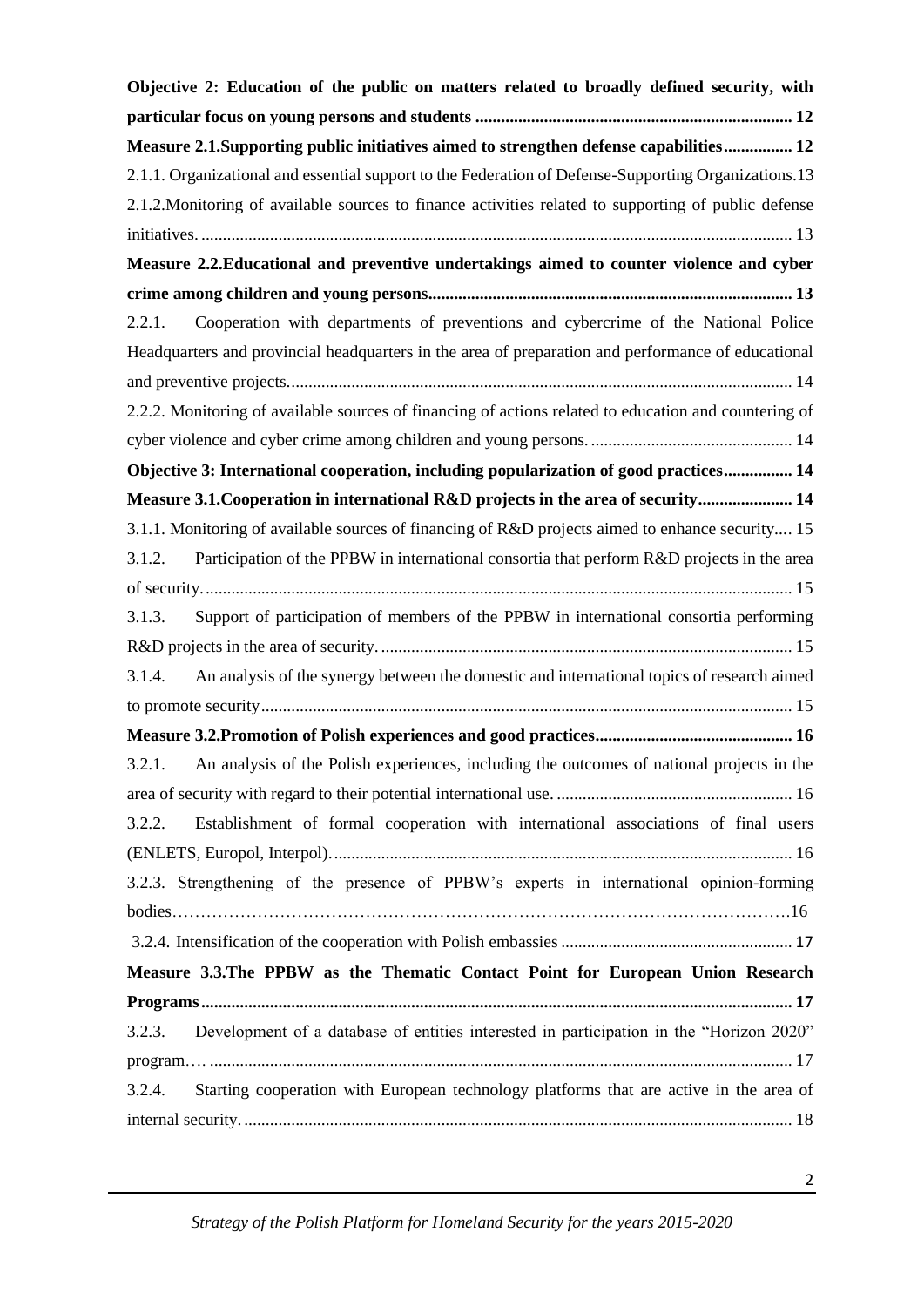| A table showing the objectives, actions, and tools for implementation of the Strategy of the PPBW |                                                                   |  |  |  |  |
|---------------------------------------------------------------------------------------------------|-------------------------------------------------------------------|--|--|--|--|
|                                                                                                   |                                                                   |  |  |  |  |
|                                                                                                   |                                                                   |  |  |  |  |
|                                                                                                   | VI. LIST OF PROGRAMS AND STRATEGIES THAT THE STRATEGY OF THE PPBW |  |  |  |  |
|                                                                                                   |                                                                   |  |  |  |  |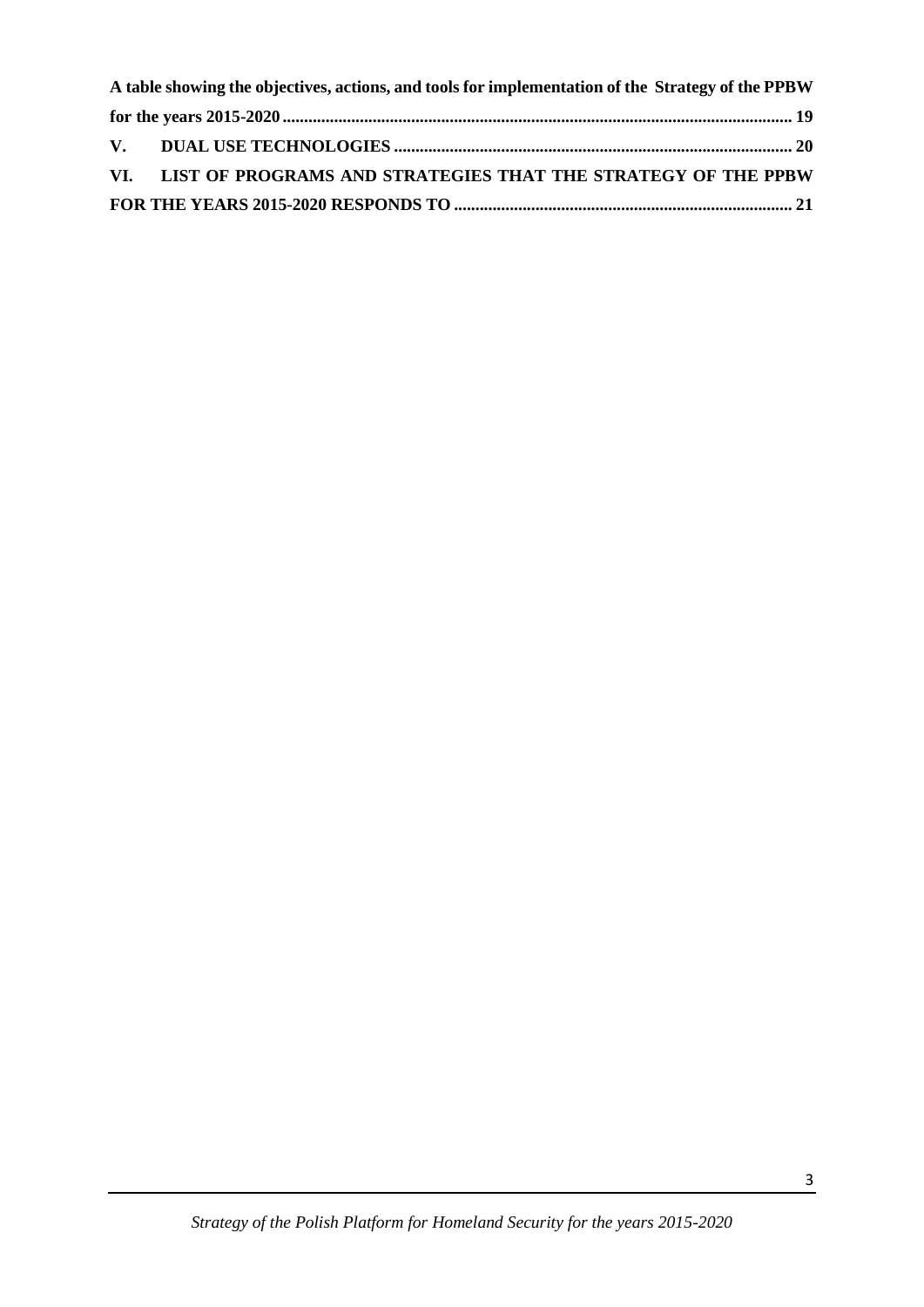#### <span id="page-4-0"></span>**I. INTRODUCTION**

**.** 

Public security is a precondition for proper economic, cultural, and intellectual development of any society. Unfortunately, it cannot be taken for granted and no society can benefit from it forever. Public security can be described as a continuous process of building the society's attitudes, legal solutions, competences of law enforcement agencies and the judiciary, and technological tools for effective response and counteractions to old and new threats to public security.

The most important criminal threats that are currently faced by Poland and Europe are organized crime and terrorism, in particular in areas related to cyber threats and security of critical infrastructure<sup>1</sup>.

The aforementioned threats constitute serious challenges to the society, and in order to ensure effectiveness of the institutions that are responsible for security, due to the size, complexity, and nature of the threats, it is necessary to use, to a greater extent than ever, advanced technological tools, analytical systems, and decision-making support systems, while ensuring compliance with legal norms and civil liberties. Effective development of technologies aimed to enhance the level of security of a modern society is not possible without effective cooperation of all stakeholders: the law enforcement agencies, the judiciary, the academic institutions, the industry, and the society.

The Polish Platform for Homeland Security (PPBW) was established in 2005 as a forum for dialog between the end users, the research and development organizations, and the administration responsible for financing of research. With time, the PPBW has also become a platform for formation of consortia with the aim to develop dedicated technological and IT solutions to support the operations of entities responsible for public security. The PPBW is also actively involved in legislative work aimed to develop appropriate laws that enable implementation of modern technologies developed on the research and development projects.

<sup>&</sup>lt;sup>1</sup>TE-SAT 2014, European Union Terrorism Situation and Trend Report 2014, Europol; The Internet Organised Crime Threat Assessment, 2014, Europol; EU Serious and Organised Crime Threat Assessment, 2013, Europol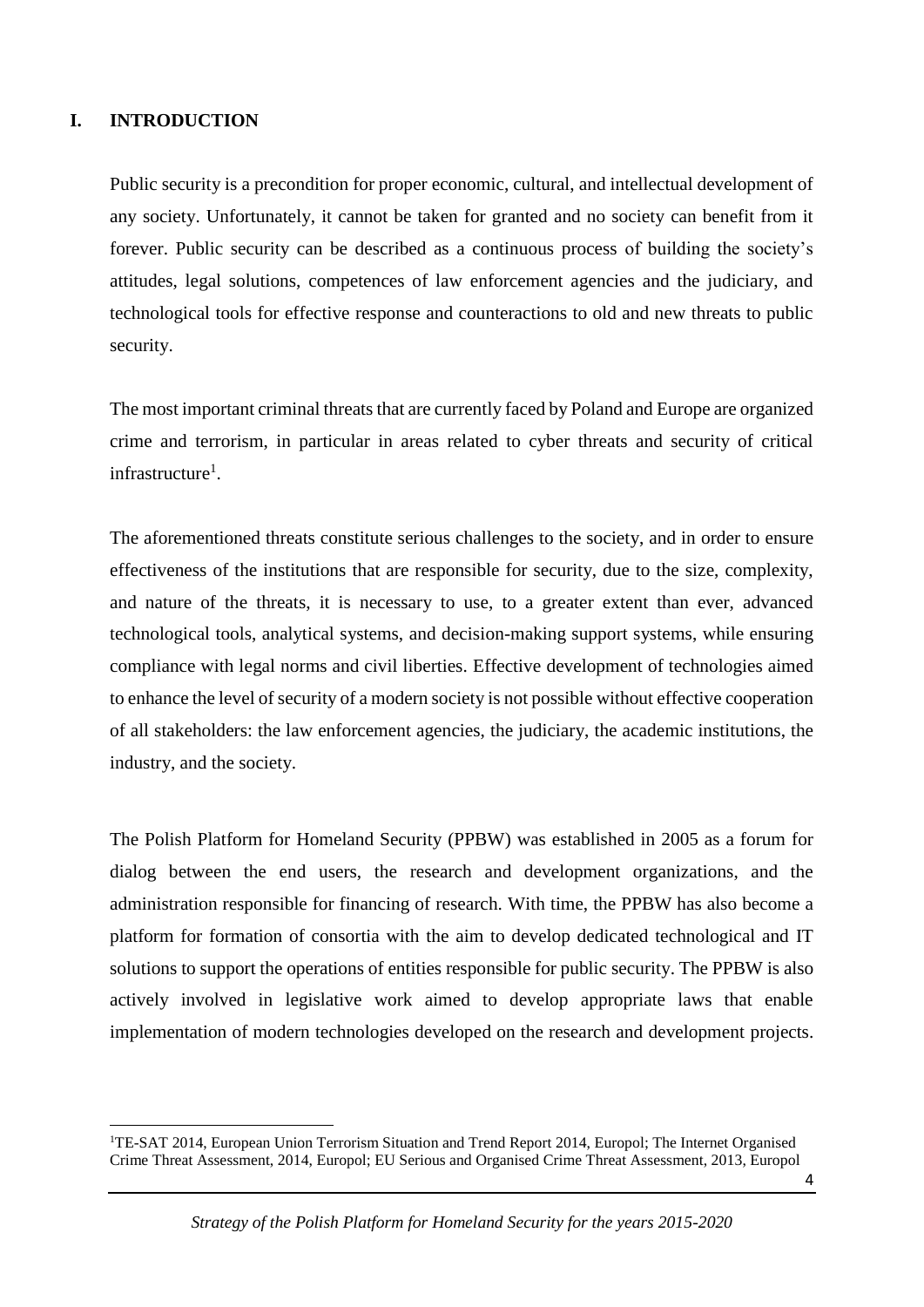Moreover, by providing consulting and educational services, the PPBW supports the process of building public trust in the new security technologies.

In the 11 years of existence of the Polish Platform for Homeland Security, we have observed numerous positive changes in the approach to implementation of research and development projects in the area of security of the state and its citizens. Mode effective mechanisms of cooperation between representatives of scientific and scientific-industrial consortia and the beneficiaries of the works have been developed. Procedures have been elaborated for preparation of research areas and topics of projects in the security sector, including concepts of sectoral and strategic programs. The models and mechanisms of financing of research have changes; also, which is immensely important, the importance has increased of practical use of the results of R&D projects in the daily practice of agencies that are in charge of public security.

The Strategy of the Polish Platform for Homeland Security for the years 2015-2020 was developed in response to the changes in the trends in crime that have been observed and with reference to the current research and development environment in this area. The purpose of the Strategy was to describe the directions the PPBW will take in its activities, by identifying the strategic objectives and the tools to achieve them, and by recommending the financing mechanisms.

In order that the outcomes of the works conducted in the framework of the PPBW could fully meet the expectations of the institutions for which the Platform was established, the Strategy was elaborated in cooperation with agencies and institutions responsible for national security and the security of citizen, namely the Internal Security Agency, the Intelligence Agency, the National Security Bureau, the Government Protection Bureau, the Central Anti-Corruption Bureau, the State Fire Service, the Police, the Government Security Center, the Customs Service, the Military Counterintelligence Service, the Prison Service, the Border Guard, the Military Police, and the Scientific-Technical Advisory Board to the Minister of Interior.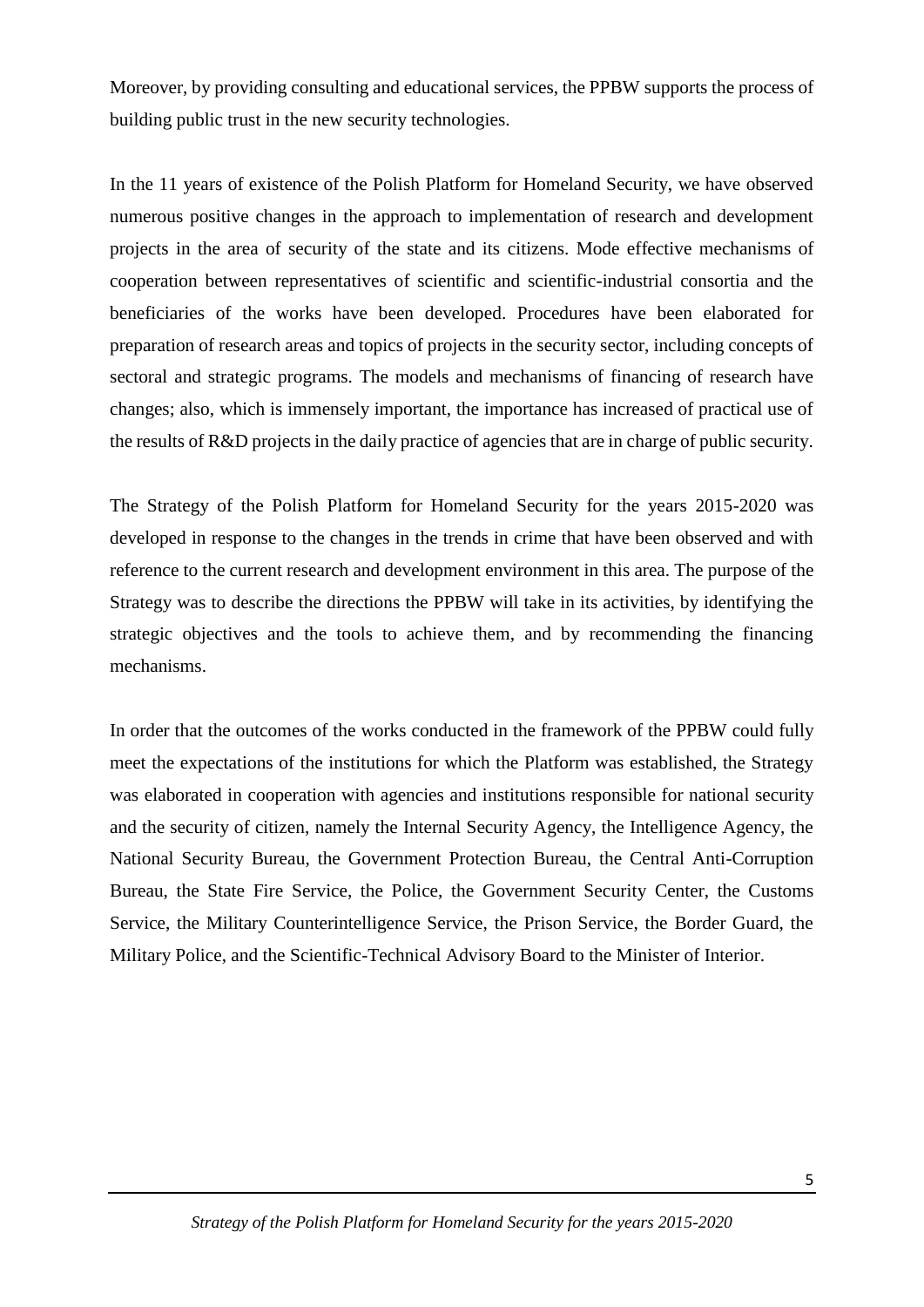#### <span id="page-6-0"></span>**II. THE MISSION OF THE POLISH PLATFORM FOR HOMELAND SECURITY**

**The mission of the PPBW** is **to improve the level of public security by supporting agencies and institutions responsible for security and legal order in Poland in their work on dedicated innovative technological, organizational, and legal solutions.**

#### <span id="page-6-1"></span>**III. ADVISORY BOARD OF THE PPBW**

As a part of a new formula for the activity of the Polish Platform for Homeland Security, an Advisory Board has been established. Its members are:

- leaders of agencies and institutions responsible for the security of the state and its citizens;
- authorities of universities and research institutes that are members of the PPBW;
- persons who actively support the development of Polish science, central, local, and regional government administration, and non-governmental organizations whose knowledge and competences are important for the PPBW.

The role of the Advisory Board is to evaluate and advise on actions performed by the PPBW, including in particular its strategic undertakings.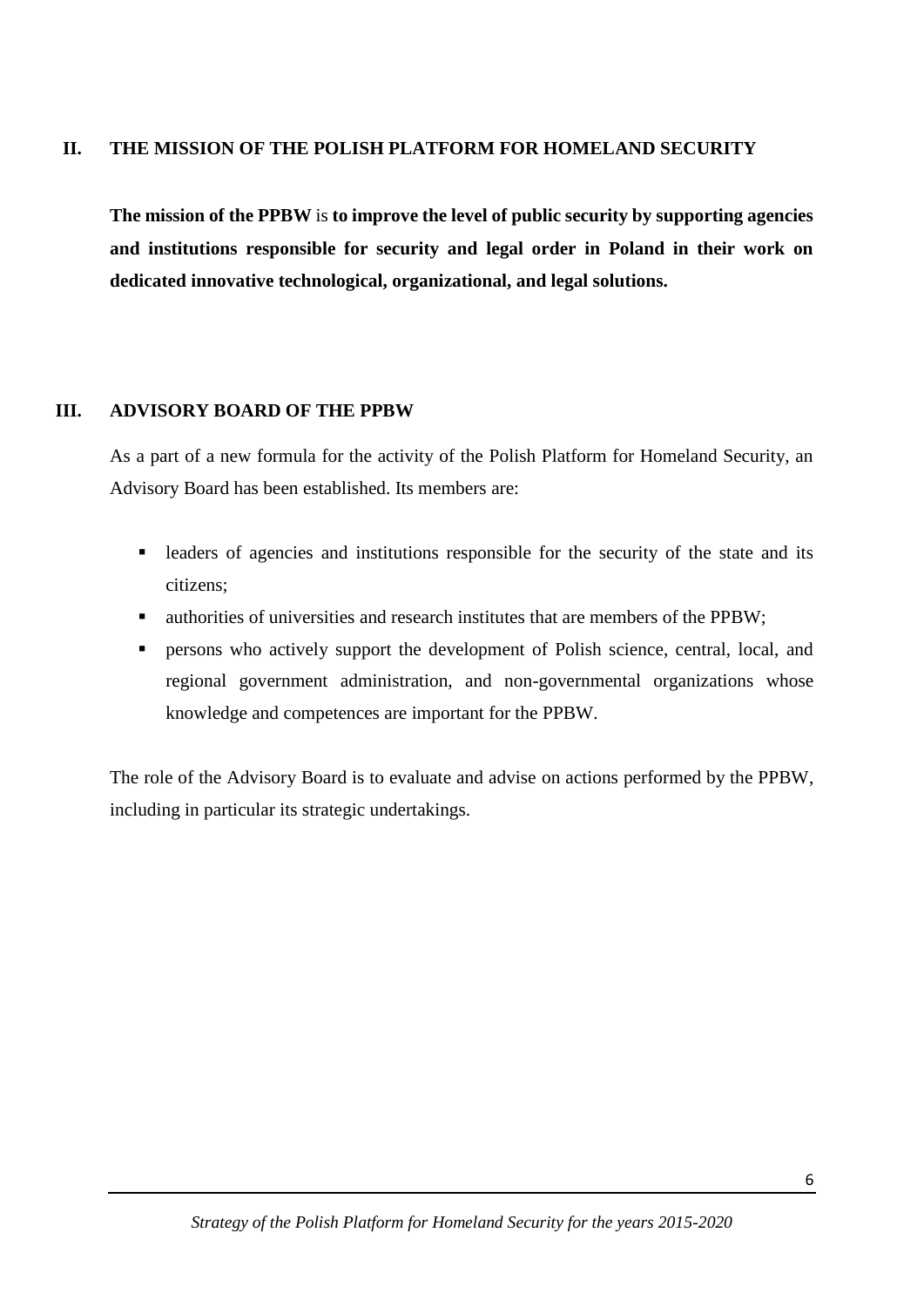#### **IV. MAIN OBJECTIVES OF THE PPBW FOR THE YEARS 2015-2020**

<span id="page-7-0"></span>Based on an analysis of the global, European, and domestic trends in the key threats to public security, on an analysis of the PPBW's current experience, on the available resources, and on the results of the process of consultation with agencies and institutions responsible for security, three main objectives of the Polish Platform for Homeland Security were defined for the years 2015-2020:

## <span id="page-7-1"></span>**Objective 1: To develop technologies and legal and organizational solutions in the area of internal security**

In the current period of fast development of information and telecommunication technologies, the way of operation of criminal and terrorist groups is also subject to change. In order for agencies and institutions responsible for public security to be effective in their operations, they must be continuously equipped with tools and technologies that will enable them to detect and counter criminal actions, to prosecute perpetrators, and to collect evidence required in court proceedings.

Moreover, work must be conducted on developing appropriate legal and organizational solutions that are the necessary condition for the use of new technologies by their final users. Such legal and organizational solutions must be developed in observance of human rights and civil freedoms.

The results of scientific and development work in the area of internal security that are achieved by Polish and European scientists constitute an important element that supplements the offer of commercial entities and can sometimes provide an alternative equipment for law enforcement agencies.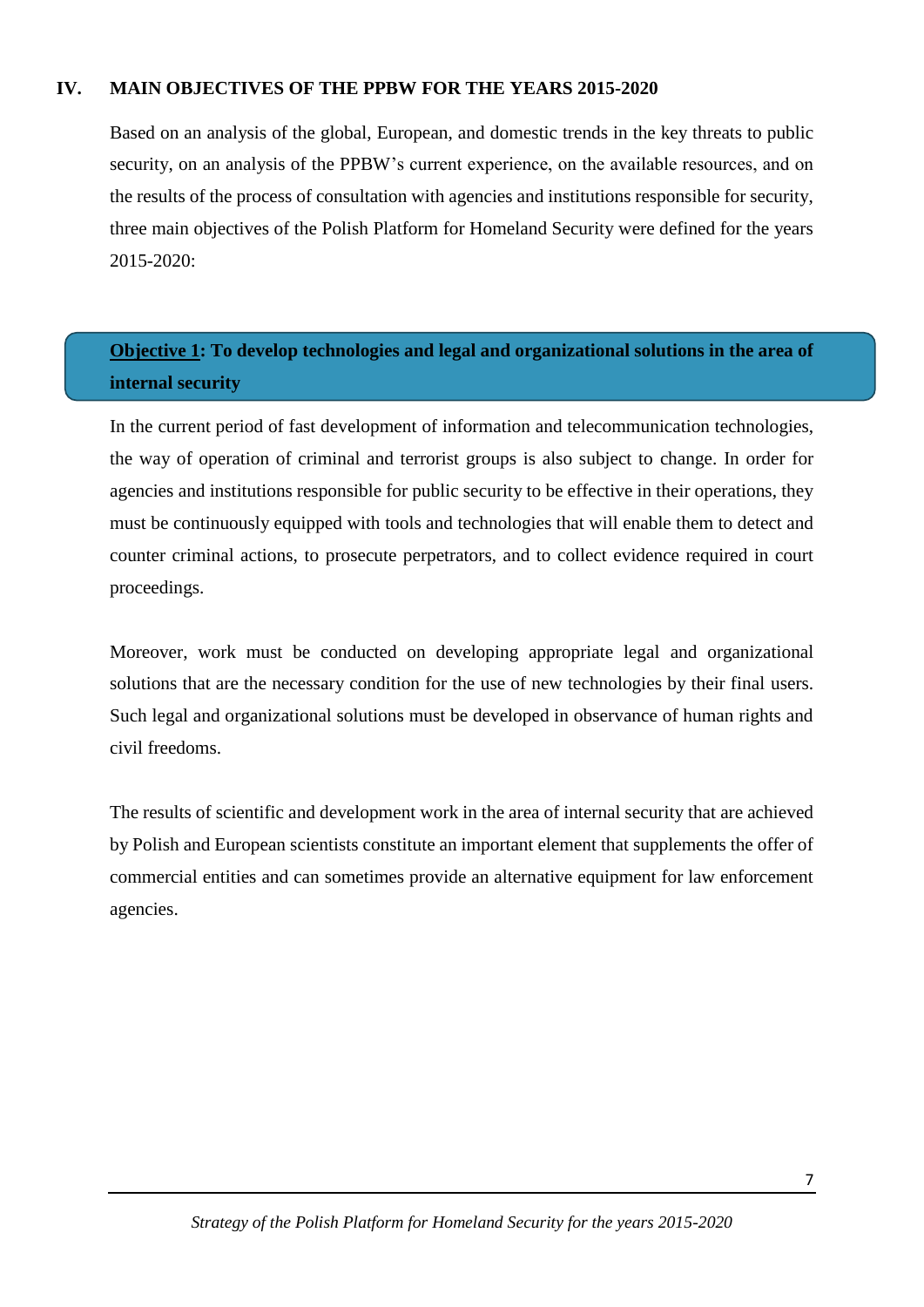#### **Measures that contribute to the achievement of objective no. 1**

<span id="page-8-0"></span>*Measure 1.1. Ongoing effective analysis and diagnosis of needs of agencies responsible for internal security and administration of justice in the context of observed social challenges.*

The PPBW will conduct ongoing analysis of the needs of agencies and institutions with regard to the expected directions of R&D works in the area of internal security. The results of such an analysis will constitute a kind of a "road sign" for scientists as to the types of R&D works in the area of security that are needed. Only such cooperation will enable equipping the aforementioned agencies and institutions with tools and solutions that are needed and will be effectively utilized.

### **Tools to be used in the performance of measure 1.1.**

<span id="page-8-1"></span>**1.1.1.** Organization of consultation meetings, workshops, and conferences that will enable representatives of the Ministry of Interior and the Ministry of Justice, as well as scientists and representatives of the industry to have constructive discussions and to share their thoughts, experiences, and knowledge related to R&D activities in the area of security. Such meetings will also be an excellent platform for integration of the communities of final users and scientists.

<span id="page-8-2"></span>**1.1.2.** An analysis of documents and specialized papers that will enable monitoring the domestic and European trends related to threats and methods to ensure security. The analysis will cover both expectations of the public toward the agencies and institutions responsible for public security, as well as the capacity of law enforcement agencies to perform their tasks, also in the context of current laws that govern the operational capacity of law enforcement agencies.

<span id="page-8-3"></span>**1.1.3.** Individual consultations and work with experts in the area of internal security.

<span id="page-8-4"></span>**1.1.4.** Participation of representatives of the PPBW in advisory and opinion-forming bodies, which will contribute to a fuller monitoring and a real influence on the R&D works in the area of security.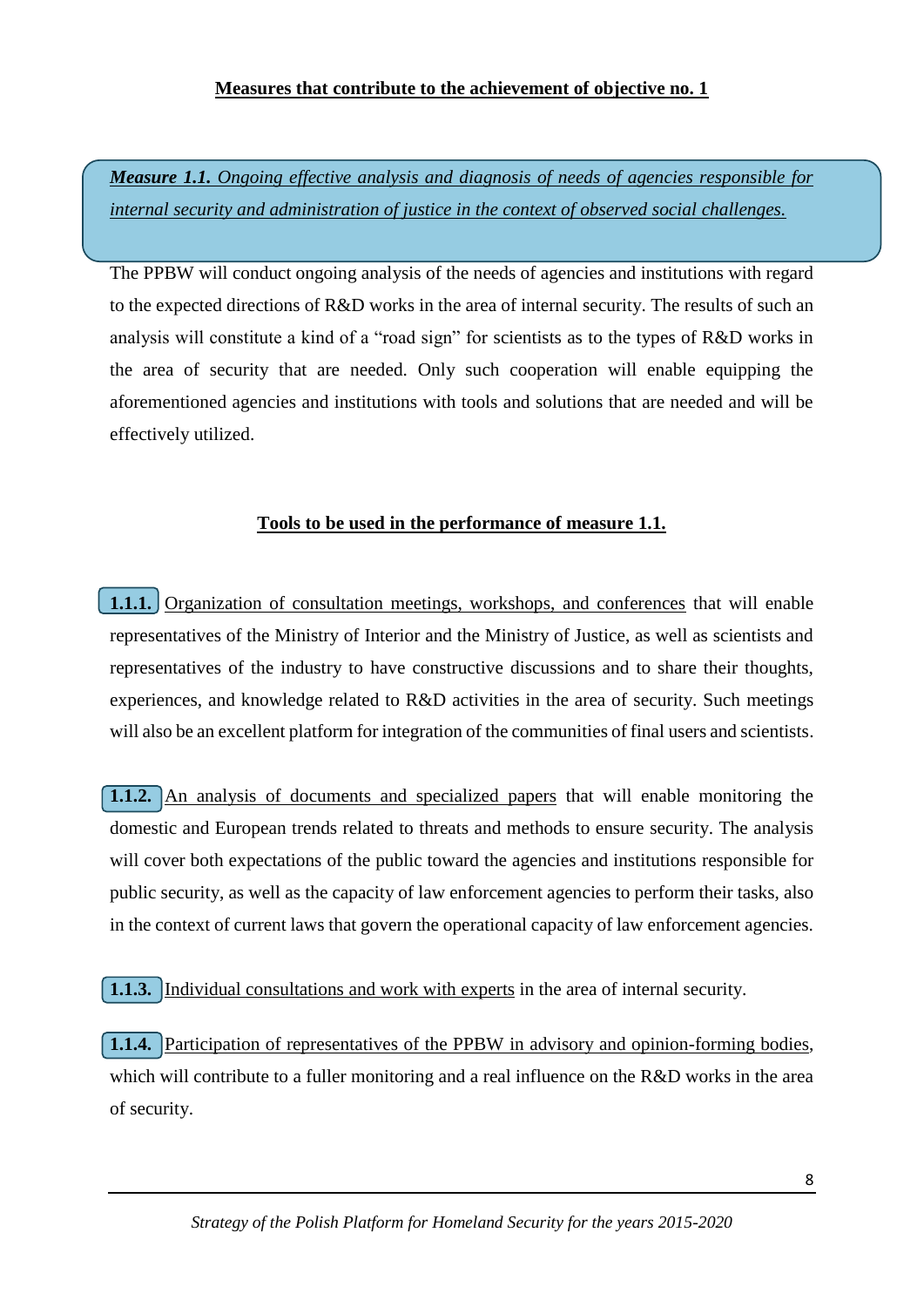<span id="page-9-0"></span>**1.1.5.** Analyzing the needs of agencies and institutions with regard to the expected directions of R&D works in the area of internal security. This document will be prepared in close cooperation with the agencies and institutions responsible for the security of the state and in consultation with the Advisory Board of the PPBW. The plan is to update it on a regular basis, depending on the needs and the monitored changes, but once a year as a minimum. On this basis, conclusions and recommendations will be formulated (including recommended research and development topics in the area of security) for the institutions that finance R&D works, which will supplement the actions taken in this regard by law enforcement agencies and other entities responsible for internal security.

<span id="page-9-1"></span>*Measure 1.2.Participation in research and development work in the area of internal security*

### **Tools to be used in the performance of measure 1.2.**

<span id="page-9-2"></span>**1.2.1.** Monitoring of available sources to finance R&D activities aimed to enhance security, in particular funding by the National Center for Research and Development - area of security and defense, the EU programs, including "Horizon 2020," the 6 national operational programs (Infrastructure and Environment; Smart Growth; Digital Poland; Knowledge, Education, and Development; Eastern Poland; and Technical Assistance), and regional operational programs.

<span id="page-9-3"></span>**1.2.2.** Membership in consortia performing R&D activities in the area of security, which will enable direct influence on correct performance of projects aimed most of all to achieve results that are useful for individual end users. The research and development projects will include tasks related in particular to analyses of legal aspects, collection and elaboration of operational requirements, and popularization of knowledge and results.

<span id="page-9-4"></span>**1.2.3.** Support of participation of the scientific entities who are members of the PPBW in scientific-industrial consortia, preparation of application, and performance of R&D projects in the area of security by: informing about ongoing competitions; supporting communication with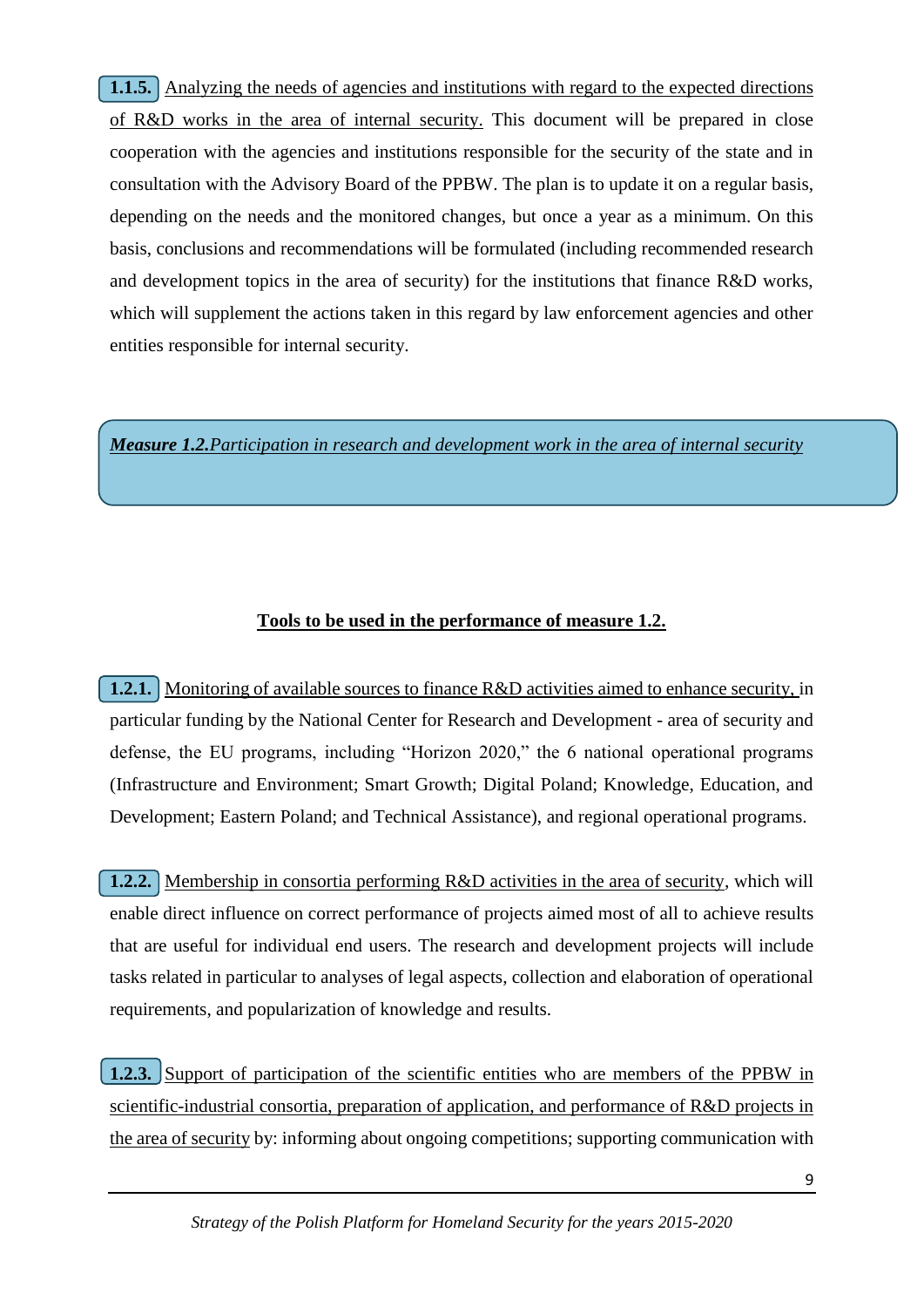representatives of final users (organization of meetings and conferences); sharing organizational and technical experience of the PPBW in the area of proper performance of R&D projects in the area of security.

<span id="page-10-0"></span>**Measure 1.3.**Supporting the process of implementation of the results of research and development works in agencies and institutions responsible for internal security and in the judiciary

One of the most important conclusions from the meetings and conferences organized by the Polish Platform for Homeland Security is that the critical point in the performance of R&D works in the area of internal security is the implementation and practical use of the results of such works.

What has been observed is lack of procedures for implementation and maintenance of the results of R&D works in agencies and institutions responsible for security, as well as lack of regulations governing the matter of intellectual property rights associated with the processes of implementation and maintenance of selected technologies.

### **Tools to be used in the performance of measure 1.3.**

<span id="page-10-1"></span>**1.3.1.** Elaboration of a concept of implementation of R&D project results at the stage of preparation of the project application, which will make it possible to reorient the needs (financial, infrastructural, and legal-organizational) related to implementation of the final results and to analyze the risk and the possible threats associated with this process.

<span id="page-10-2"></span>**1.3.2.** Initiation of and involvement in actions aimed to regulate the issue of intellectual property rights related to the effects of R&D projects in the area of security.

<span id="page-10-3"></span>**1.3.3.** Elaboration of a concept of maintenance of results of projects after the completion of the research and development period.

<span id="page-10-4"></span>**1.3.4.** Building relations with institutions of the business environment because businesses have become important partners by becoming actively involved in R&D works in the area of security.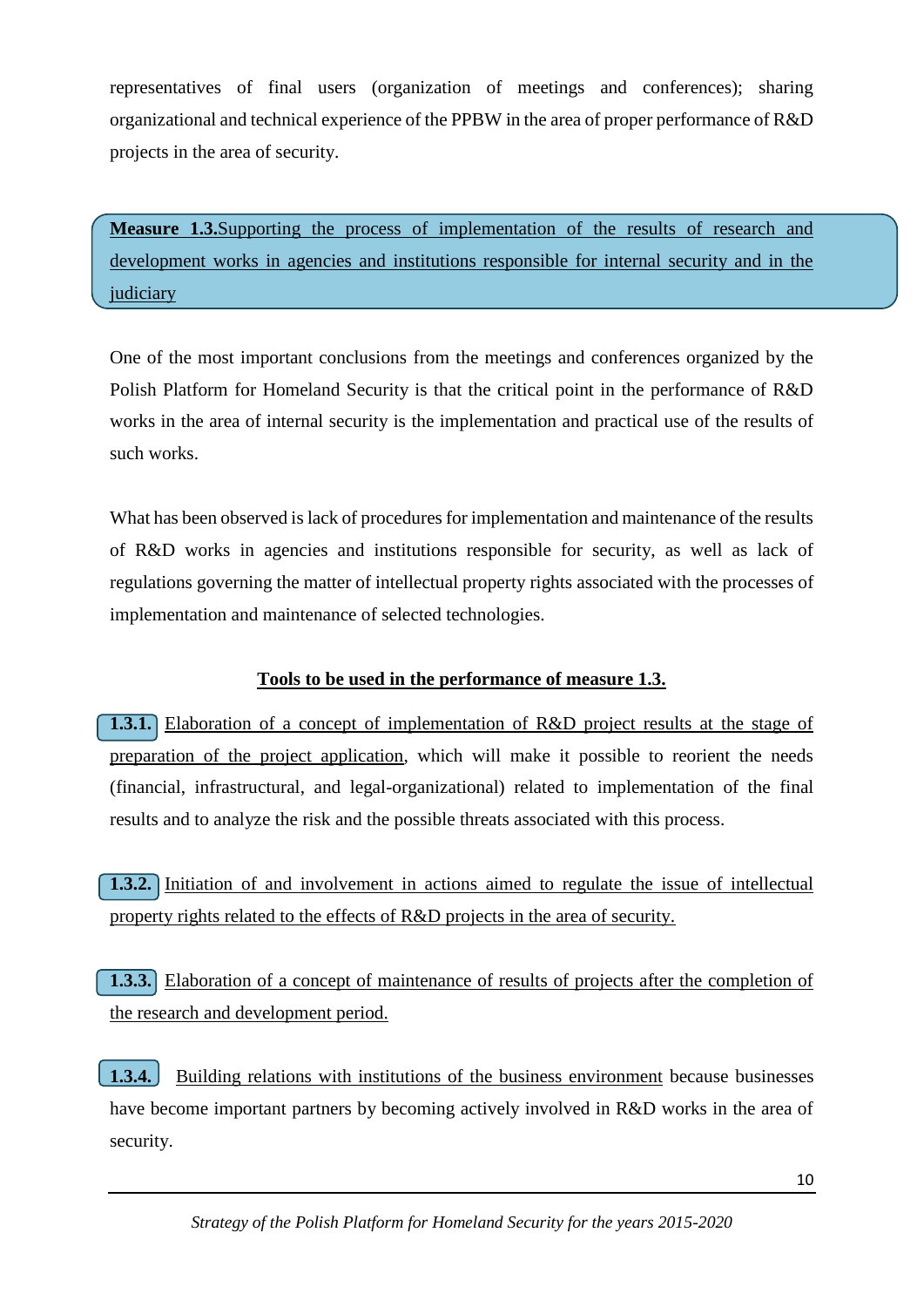The need to cooperate with business entities is established in international documents, such as the Lisbon Strategy, which proposes the need to build knowledge based economies, and the Europe 2020 Strategy, which is a continuation of the Lisbon Strategy, as well as national regulations specified, among others, in rules of competitions in the area of security and defense announced by the National Center for Research and Development.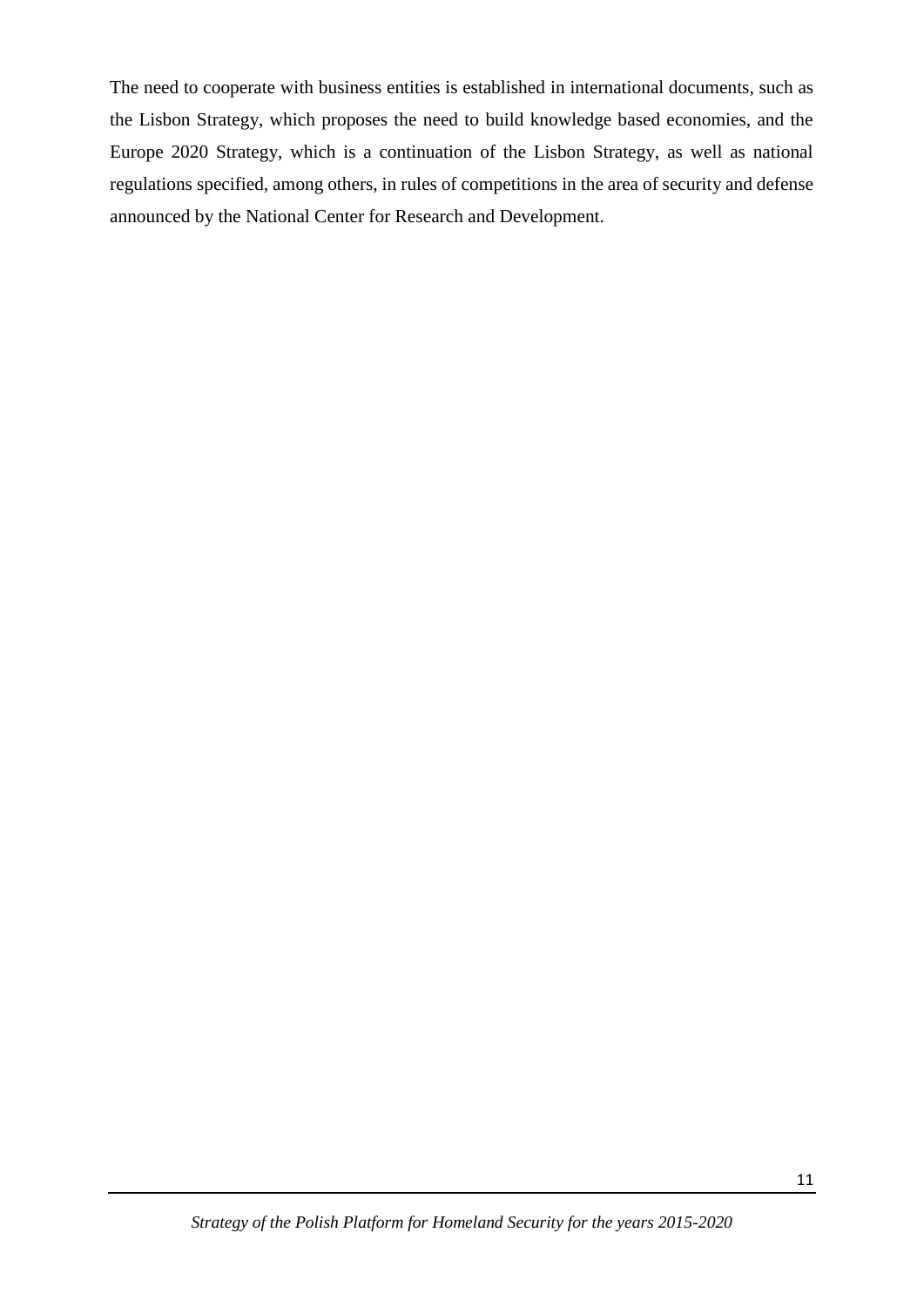## <span id="page-12-0"></span>**Objective 2: Education of the public on matters related to broadly defined security, with particular focus on young persons and students**

Security should be thought of not only in the context of effective and well equipped law enforcement agencies and public security institutions, but also in the context of attitudes of individuals and the entire society that has appropriate knowledge and can respond in a proper way to dangerous situations. Thus, it is necessary to constantly improve the public's level of knowledge in the area of security and the ability to take specific actions in dangerous situations.

The Polish Platform for Homeland Security will address its educational and preventive activities most of all to children, young persons, and undergraduate students. This will lead to an improved awareness of the existing threats and to attitudes and behavior that enables appropriate response.

#### **Measures that contribute to the achievement of objective no. 2**

<span id="page-12-1"></span>*Measure 2.1.Supporting public initiatives aimed to strengthen defense capabilities*

On 20-21 April 2015, the Ministry of National Defense organized the first nationwide Congress of Defense-Supporting Organizations and Uniformed Classes whose objective was to organize a debate on the ways to increase the involvement of citizens in activities related to national defense and civil defense, both during wartime and during peace: in crisis situations, such as natural disasters. During the Congress, the Federation of Defense-Supporting Organizations was established.

The outcome of the Congress is the statement that it is necessary to elaborate nationwide concepts and long-term educational, information, and prevention activities that will focus on improving the competences of the entire society in the area of security and defense, in particular those addressed to defense-supporting organizations.

The Polish Platform for Homeland Defense will take part in this effort.

#### **Tools to be used in the performance of measure 2.1.**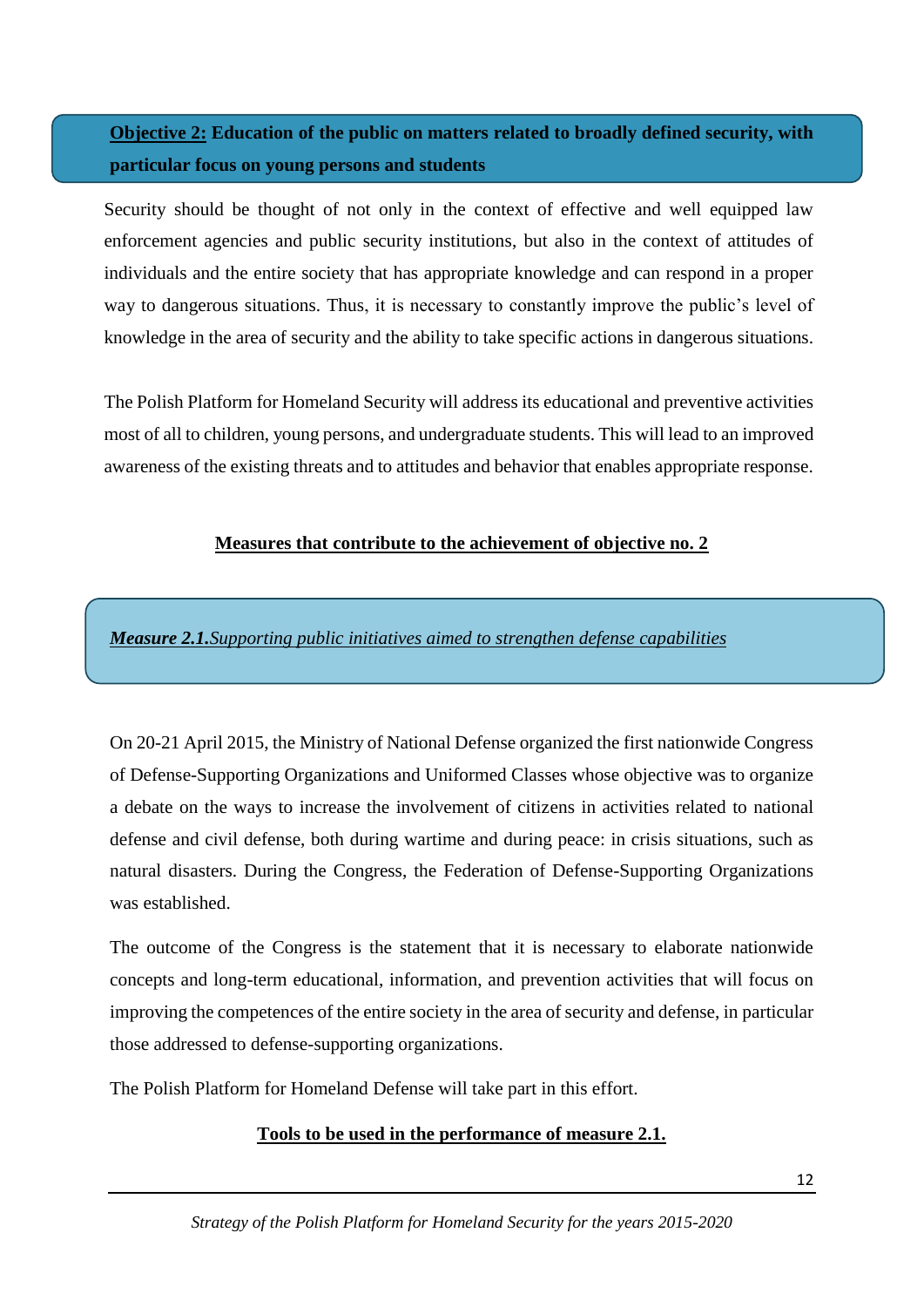<span id="page-13-0"></span>*2.1.1. Organizational and essential support to the Federation of Defense-Supporting Organizations.*

<span id="page-13-1"></span>*2.1.2.Monitoring of available sources to finance activities related to supporting of public defense initiatives, in particular funds from the National Center for Research and Development - the area of security and defense, EU programs, including "Horizon 2020," 4 national operational programs (Digital Poland; Eastern Poland; Knowledge, Education, and Development; and Technical Assistance), and 16 regional operational programs.*

<span id="page-13-2"></span>**Measure 2.2.**Educational and preventive undertakings aimed to counter violence and cyber crime among children and young persons

Due to the fast development of telecommunication technologies, including access of children and young persons to the Internet, a number of new threats related to cyber crime arose.

In Poland, the problem of cyber violence, i.e. crime effected using the Internet and telecommunication tools (text messages, email, discussion forums, social networks, chat lines) is still a new phenomenon, but it is growing fast. Cyber violence is particularly dangerous as it affects children, who are less immune to it than adults and who nowadays use the latest telecommunication devices since the first years of their lives. According to the EU Kids Online study, 5% to 13% of children in Poland have experienced contacts with cyber violence<sup>2</sup>.

This is why the Polish Platform for Homeland Security intends to support and conduct educational and preventive actions among students of elementary, junior high, and high schools on the topic of countering cyber violence and cyber crime among children and young people. The actions to be taken will include classes with experts aimed to increase the knowledge on conscious, critical, and safe use of the Internet using the latest technologies, as well as the legal consequences of cyber violence or crimes committed in the cyber space.

#### **Tools to be used in the performance of measure 2.2.**

 $\overline{a}$ 2EU Kids Online 2010 study and Cyber Violence 2010 study.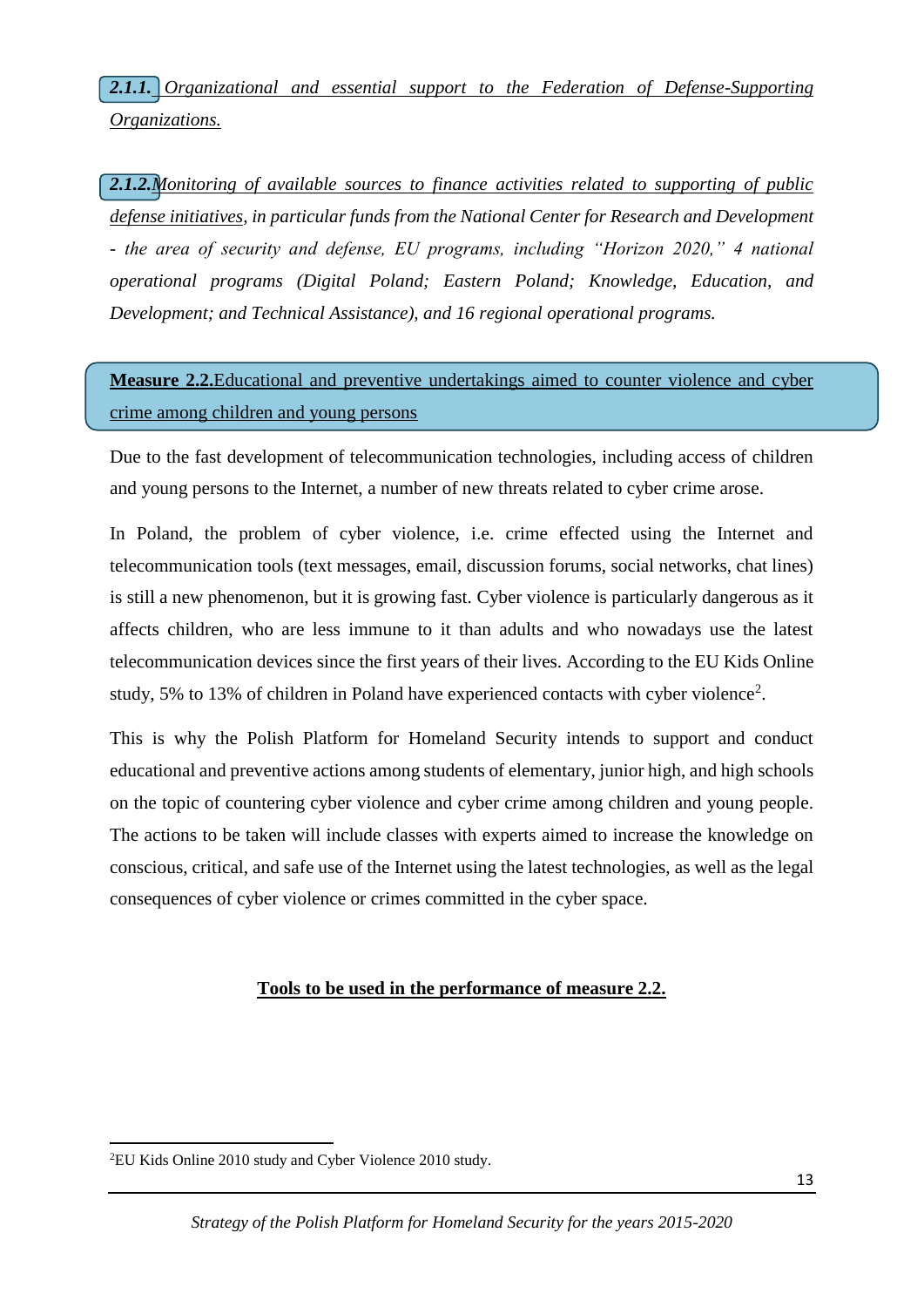<span id="page-14-0"></span>2.2.1. Cooperation with departments of preventions and cybercrime of the National Police Headquarters and provincial headquarters in the area of preparation and performance of educational and preventive projects.

The pilot project, titled "Observatory of hazards to young persons," performed by the PPBW in cooperation with the Provincial Police Headquarters in Poznań, is aimed to identify hazards and provide knowledge needed to start preventive actions to effectively support young persons and protect them against various dangers.

<span id="page-14-1"></span>*2.2.2. Monitoring of available sources of financing of actions related to education and countering of cyber violence and cyber crime among children and young persons.*

#### <span id="page-14-2"></span>*Objective 3: International cooperation, including popularization of good practices*

Research teams that represent Polish universities and scientific institutes should intensify their participation in international projects, in particular in projects performed in the framework of the research programs of the European Union. What is also important is that Polish agencies and institutions responsible for public security should have the knowledge of and the access to solutions developed by international consortiums.

We should also share Poland's good experiences and promote tried and tested technologies, products, and solutions internationally.

#### **Measures that contribute to the achievement of objective no. 3**

<span id="page-14-3"></span>**Measure 3.1.**Cooperation in international R&D projects in the area of security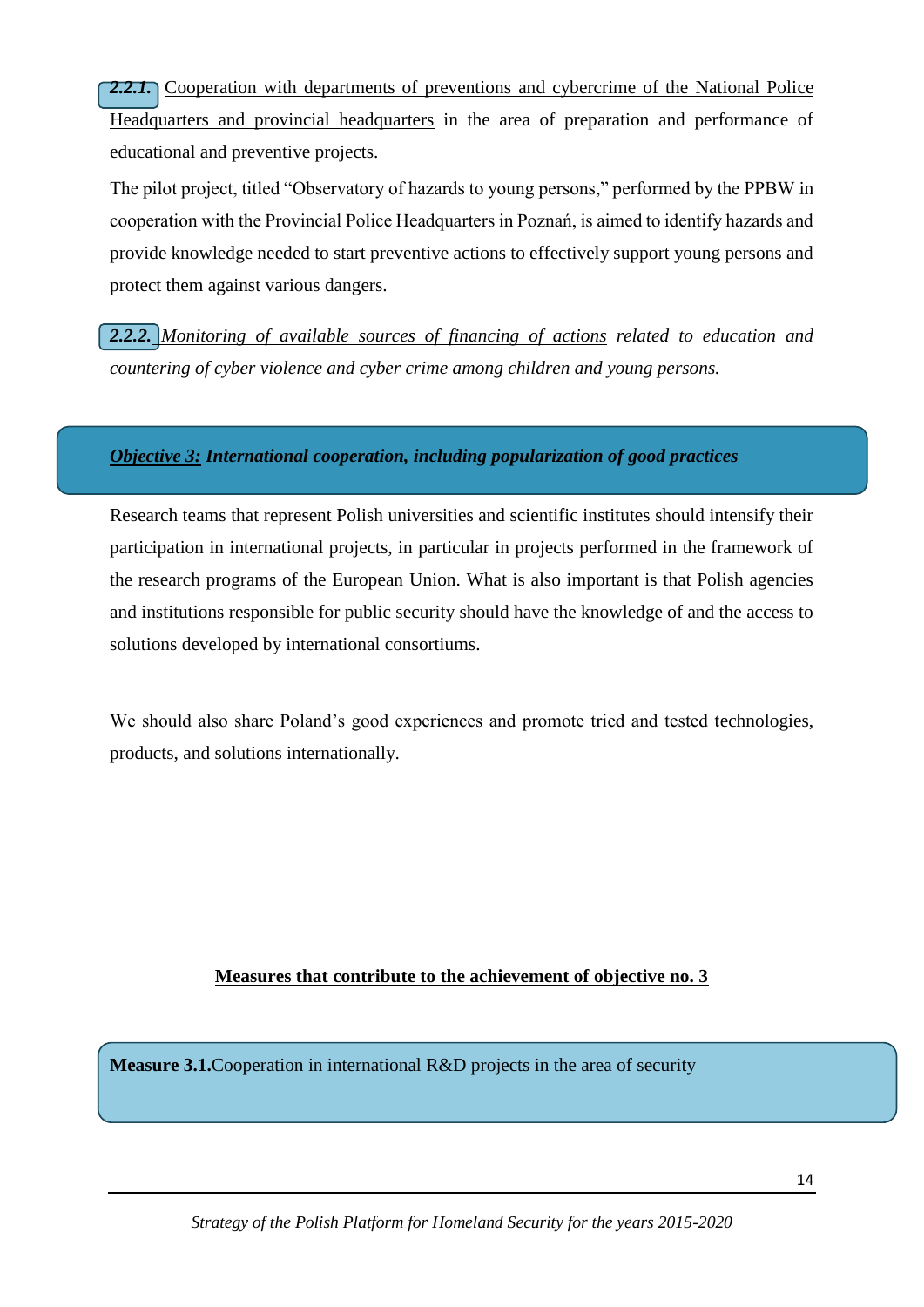The current research and development activities in the area of security will be expanded to include the international aspect, in order to increase the active participation of the PPBW and its member institutions in the performance of international research projects in the area of security.

#### **Tools to be used in the performance of measure 3.1.**

<span id="page-15-0"></span>**3.1.1.** Monitoring of available sources of financing of R&D projects aimed to enhance security, in particular funds from the EU program "Horizon 2020" in the area of research and innovations, funds from the European Anti-Fraud Office (OLAF), the Internal Security Fund - Police cooperation, prevention and suppression of crime, and crisis management, and funds from the Polish Development Aid of the Polish Ministry of Foreign Affairs, as well as other available EU programs.

<span id="page-15-1"></span>*3.1.2. Participation of the PPBW in international consortia that perform R&D projects in the area of security, which will enable creating and developing modern technological, organizational, and legal solutions intended for the security sector.*

In international research and development projects, the PPBW will focus on tasks related to analyses of the legal and ethical aspects, gathering and elaborating of operational requirements from final users, conduct and organization of tests of solutions that were developed, and popularization and promotion of the results.

<span id="page-15-2"></span>*3.1.3. Support of participation of members of the PPBW in international consortia performing R&D projects in the area of security. For this purpose, the PPBW will conduct information and advisory activities in the area of security of the "Horizon 2020" program and other EU research programs, and will ensure the necessary organizational support, among others in the search of appropriate foreign partners to perform projects.*

<span id="page-15-4"></span><span id="page-15-3"></span>*3.1.4. An analysis of the synergy between the domestic and international topics of research aimed to promote security, which will enable identification of previous national and European achievements in the area of security, development of new solutions, and creation of further directions of R&D works with international potential that will contribute to an enhanced level of security in Europe. Analyses will also be conducted in the area of dual use technologies.*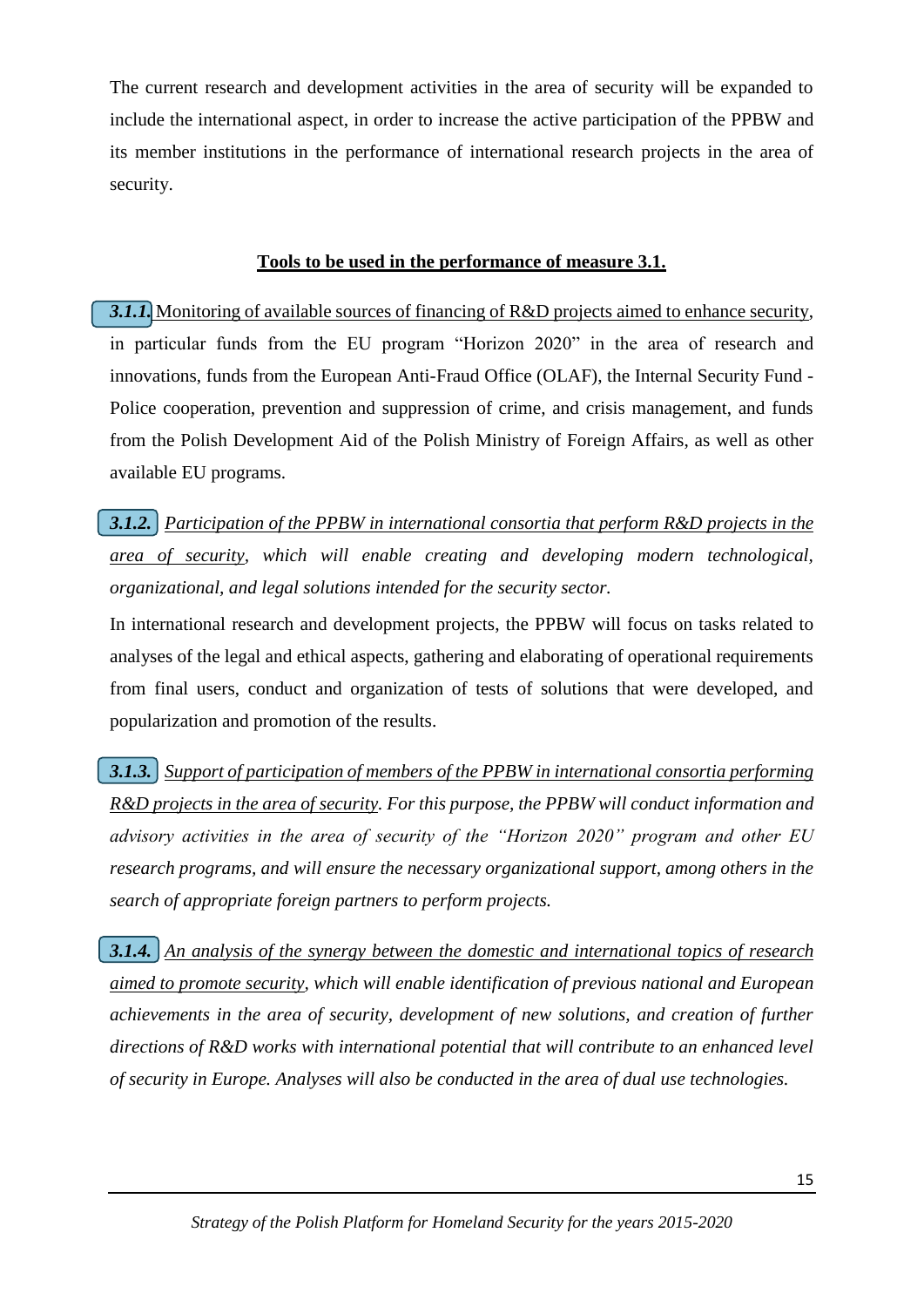#### **Measure 3.2.**Promotion of Polish experiences and good practices

As a part of international activities, the PPBW intends to share Polish good practices and to promote internationally the proven technologies, products, and solutions developed by Polish research teams.

#### **Tools to be used in the performance of measure 3.2.**

## <span id="page-16-0"></span>*3.2.1. An analysis of the Polish experiences, including the outcomes of national projects in the area of security with regard to their potential international use.*

An example of such activities is the planned establishment of the "Polish-Ukrainian Anti-Corruption Academy."In the last ten years, Poland has constantly improved its rating and currently holds the 35th place in the corruption ranking published by Transparency International, which shows that Poland's long-term systemic anti-corruption policies have been effective. The purpose of the Academy will be to share knowledge about countering corruption, both in Ukraine and in Poland. The initiative is also a response to the government program titled "Anti-Corruption Strategy 2014-2029."

Moreover, the results of R&D works in the area of security and highly innovative Polish products and solutions that strengthen the international position of Polish scientific institutions will be promoted.

<span id="page-16-1"></span>*3.2.2. Establishment of formal cooperation with international associations of final users (ENLETS, Europol, Interpol), which will enable sharing experiences related to technologies used by security agencies in other countries, avoiding redundant effort, conducting ongoing consultations on the needs and desirable focus areas for R&D works in the field of security among European representatives of final users.*

<span id="page-16-2"></span>**3.2.3.** Strengthening of the presence of PPBW's experts in international opinion-forming bodies in order to represent the interests of Polish institutions active in the area of security, to promote current achievements, and to collect and transfer opinions, among others on documentation related to preparation of new competitions in the area of security.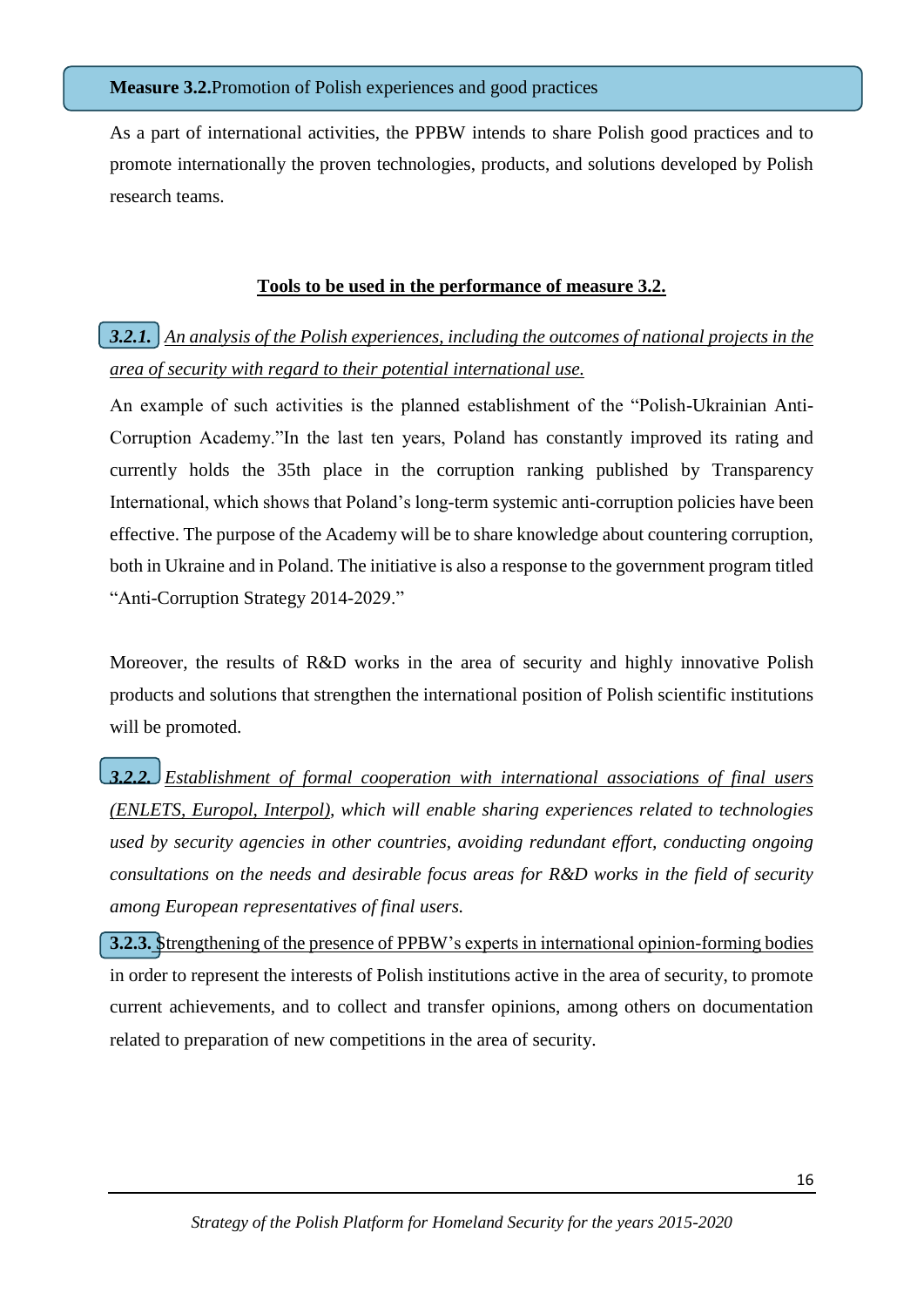<span id="page-17-0"></span>**3.2.4.** Intensification of the cooperation with Polish embassies and consulates in order to promote Polish experiences and good practices internationally, as well as to promote specific results of R&D projects that may be of particular interest to developing countries.

<span id="page-17-1"></span>**Measure 3.3.**The PPBW as the Thematic Contact Point for European Union Research Programs

The Polish Platform for Homeland Security, in cooperation with the National Contact Point for EU Research Programs, will be the Thematic Contact Point (TCP) in the *secure societies* topic of the "Horizon 2020" Program.

## **Tools to be used in the performance of measure 3.3.**

**3.3.1.** Building the competences of the PPBW team with regard to the "Horizon 2020" framework program in order to support Polish entities interested in participation in or coordination of international projects by way of professional information and advisory services provided by the PPBW as the Thematic Contact Point.

**3.2.2.** Establishing formal cooperation with Regional Contact Points and the European Commission - DG HOME and DG JUST.

## <span id="page-17-2"></span>*3.2.3. Development of a database of entities interested in participation in the "Horizon 2020" program.*

A database with information on entities, both individuals and institutions, interested in research and development work in the area of security, to be finances as a part of European Union programs, in particular the "Horizon 2020" program.

All members of the group will receive important information on workshops, training, information meetings, and conferences focusing on EU research programs; current competitions in the *security* area; international consortia looking for partners from Poland and foreign partners interested in joining existing consortia; as well as other important topics, including documentation related to preparation of new competitions that are being consulted with member countries.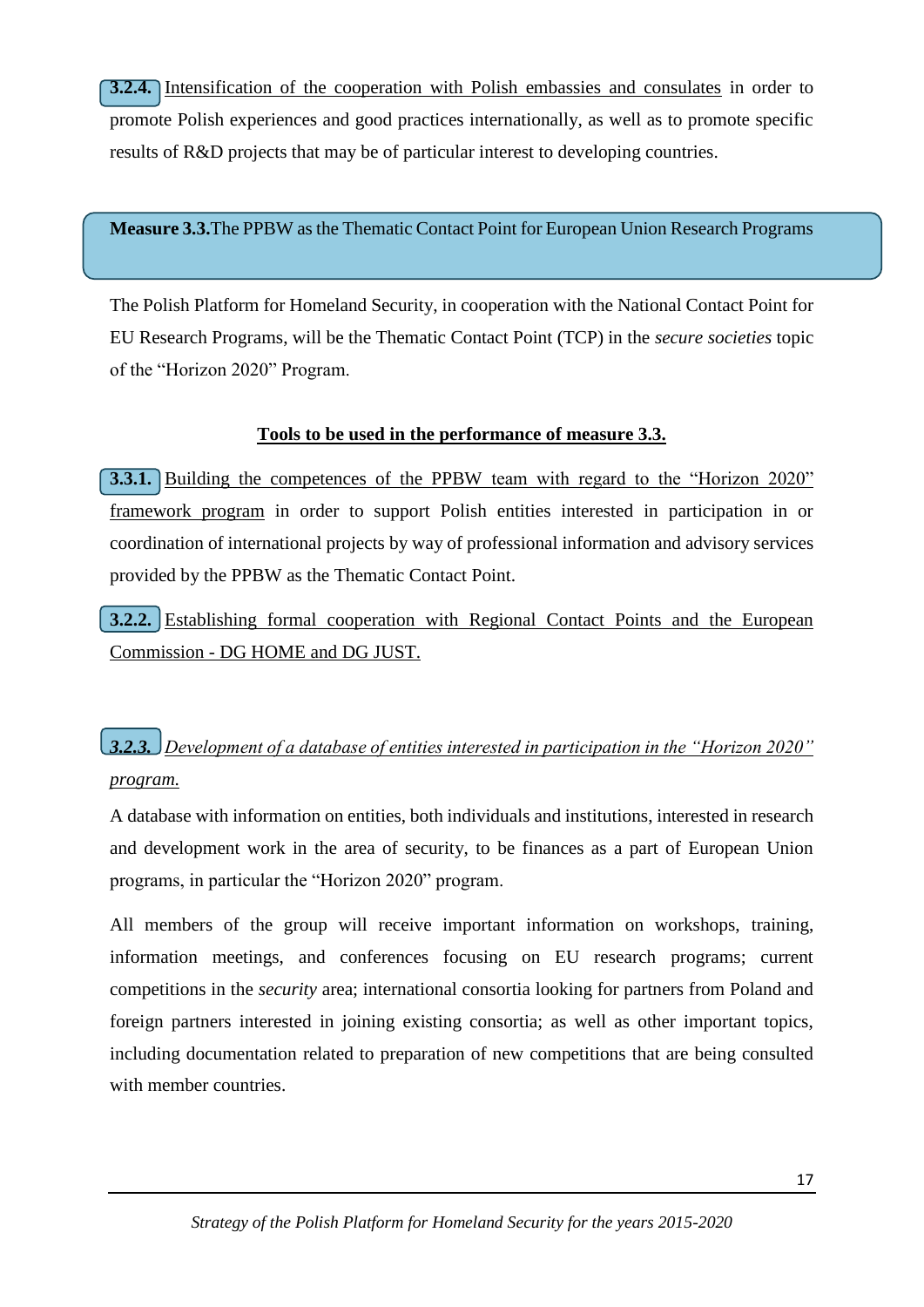<span id="page-18-0"></span>*3.2.4. Starting cooperation with European technology platforms that are active in the area of internal security in order to inform them about current activities and projects performed in Poland in the area of security and to promote Polish scientific centers performing R&D projects in the area of internal security.*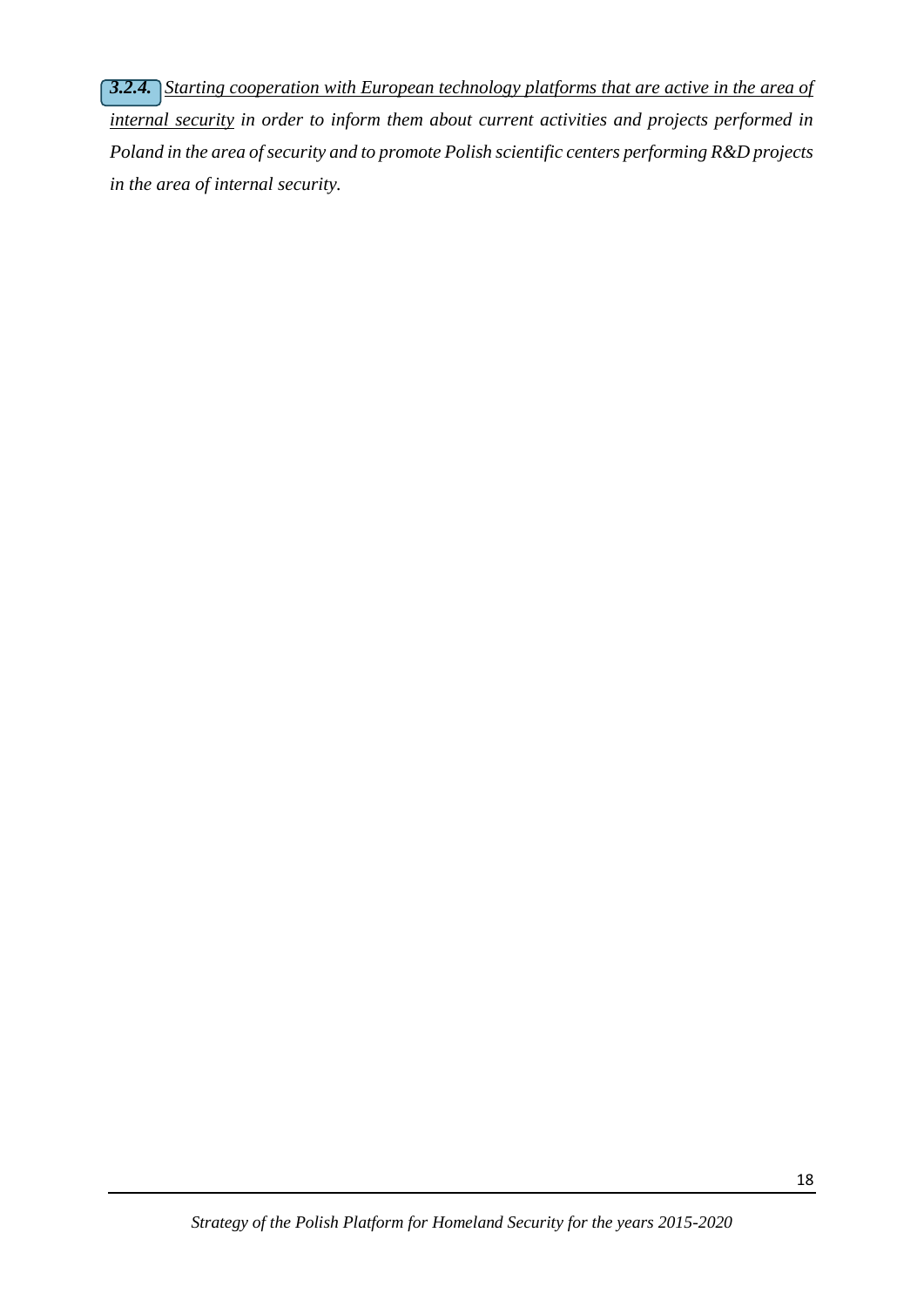### <span id="page-19-0"></span>**A table showing the objectives, actions, and tools for implementation of the Strategy of the PPBW for the years 2015-2020**

| Strategic objective                                                                                                                             | <b>Action</b>                                                                                                                                                                                 | <b>Tools</b>                                                                                                                                                                                                                                                                                                                                                                                                                                                                                                                 |
|-------------------------------------------------------------------------------------------------------------------------------------------------|-----------------------------------------------------------------------------------------------------------------------------------------------------------------------------------------------|------------------------------------------------------------------------------------------------------------------------------------------------------------------------------------------------------------------------------------------------------------------------------------------------------------------------------------------------------------------------------------------------------------------------------------------------------------------------------------------------------------------------------|
|                                                                                                                                                 | Ongoing effective analysis and<br>diagnosis of needs of agencies<br>responsible for public security and<br>administration of justice in the<br>context of observed social<br>challenges.      | organization<br>consultation<br>of<br>meetings,<br>workshops, and conferences;<br>analysis of documents and specialized papers;<br>individual consultations, work with experts;<br>participation of representatives of the PPBW in<br>advisory and opinion-forming bodies;<br>analyzing the needs of agencies and institutions<br>with regard to the expected directions of R&D<br>works in the area of internal security.                                                                                                   |
| To develop technologies<br>and legal and<br>organizational solutions in<br>the area of internal<br>security.                                    | Participation in research and<br>development work in the area of<br>internal security.                                                                                                        | monitoring of available sources of financing of<br>R&D works aimed to enhance security,<br>membership in consortia performing R&D works<br>in the area of security;<br>support of participation of PPBW members in<br>scientific-industrial consortia, preparation of<br>applications, and performance of R&D works in<br>the area of security.                                                                                                                                                                              |
|                                                                                                                                                 | Supporting the process of<br>implementation of the results of<br>research and development works in<br>agencies and institutions responsible<br>for internal security and in the<br>judiciary. | preparation of concepts of implementation of<br>project results at the stage of preparation of<br>project applications,<br>initiation of and involvement in actions aimed to<br>regulate the issue of intellectual property rights<br>related to the effects of R&D projects in the area<br>of security,<br>elaboration of a concept of maintenance of results<br>of projects after the completion of the research<br>and development period,<br>building relations with institutions active in the<br>business environment. |
| <b>Education of the public on</b><br>matters related to broadly<br>defined security, with<br>particular focus on young<br>persons and students. | Supporting public initiatives aimed to<br>strengthen defense capabilities.                                                                                                                    | organizational and essential support to the<br>Federation of Defense-Supporting Organizations,<br>monitoring of available sources of financing of<br>activities related to the support of initiatives<br>aimed to enhance defense capabilities.                                                                                                                                                                                                                                                                              |
|                                                                                                                                                 | Educational and preventive<br>undertakings aimed to counter                                                                                                                                   |                                                                                                                                                                                                                                                                                                                                                                                                                                                                                                                              |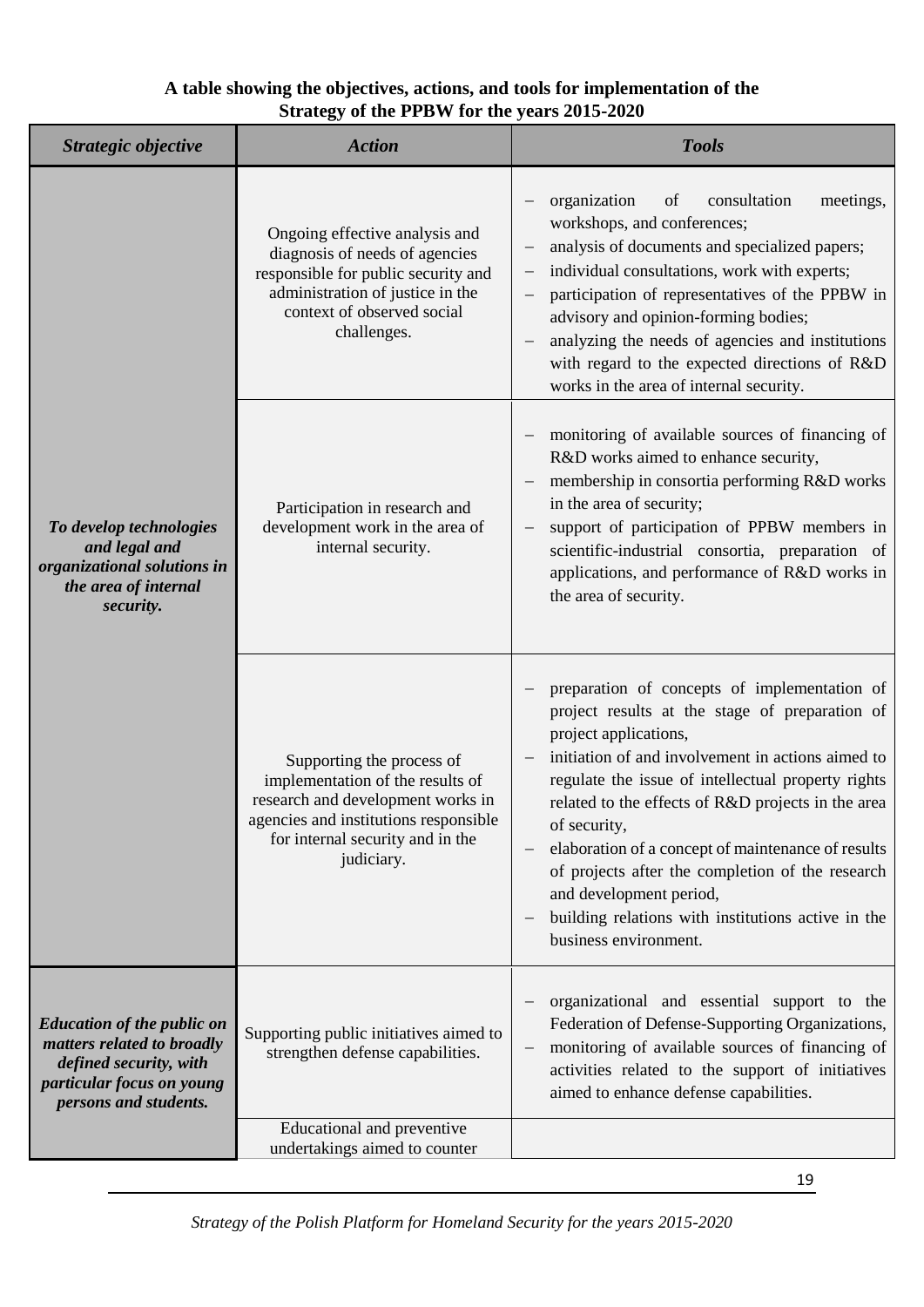|                                                                              | violence and cyber crime among<br>children and young persons.                      | cooperation with prevention departments and<br>cybercrime departments of the National Police<br>Headquarters<br>provincial<br>and<br>the<br>police<br>headquarters,<br>monitoring of available sources of financing of<br>activities,                                                                                                                                                                                                                                     |
|------------------------------------------------------------------------------|------------------------------------------------------------------------------------|---------------------------------------------------------------------------------------------------------------------------------------------------------------------------------------------------------------------------------------------------------------------------------------------------------------------------------------------------------------------------------------------------------------------------------------------------------------------------|
|                                                                              | Cooperation in international R&D<br>projects in the area of security.              | monitoring of available sources of financing of<br>R&D works aimed to enhance security,<br>participation of the PPBW in international<br>consortia performing R&D activities in the area<br>of security,<br>support of participation of members of the PPBW<br>in international consortia performing R&D<br>projects in the area of security,<br>an analysis of the synergy between the topics of<br>domestic and international research aimed to<br>strengthen security. |
| International cooperation,<br>including popularization<br>of good practices. | Promotion of Polish experiences and<br>good practices.                             | an analysis of the Polish experiences, including<br>the outcomes of national projects in the area of<br>security with regard to their potential<br>international use,<br>starting formal cooperation with international<br>associations of final users (ENLETS, Europol,<br>Interpol),<br>strengthening the presence of PPBW's experts in<br>international opinion-forming bodies,<br>intensification of cooperation with Polish<br>embassies and consulates.             |
|                                                                              | The PPBW as the Thematic Contact<br>Point for European Union Research<br>Programs. | strengthening the competences of the PPBW team<br>with regard to the "Horizon 2020" framework<br>program,<br>establishing formal cooperation with Regional<br>Contact Points and the European Commission -<br>DG HOME and DG JUST,<br>development of a database of entities interested in<br>participation in the "Horizon 2020" program,<br>starting cooperation with European technological<br>platforms active in the area of internal security.                       |

## <span id="page-20-0"></span>**V. DUAL USE TECHNOLOGIES**

20